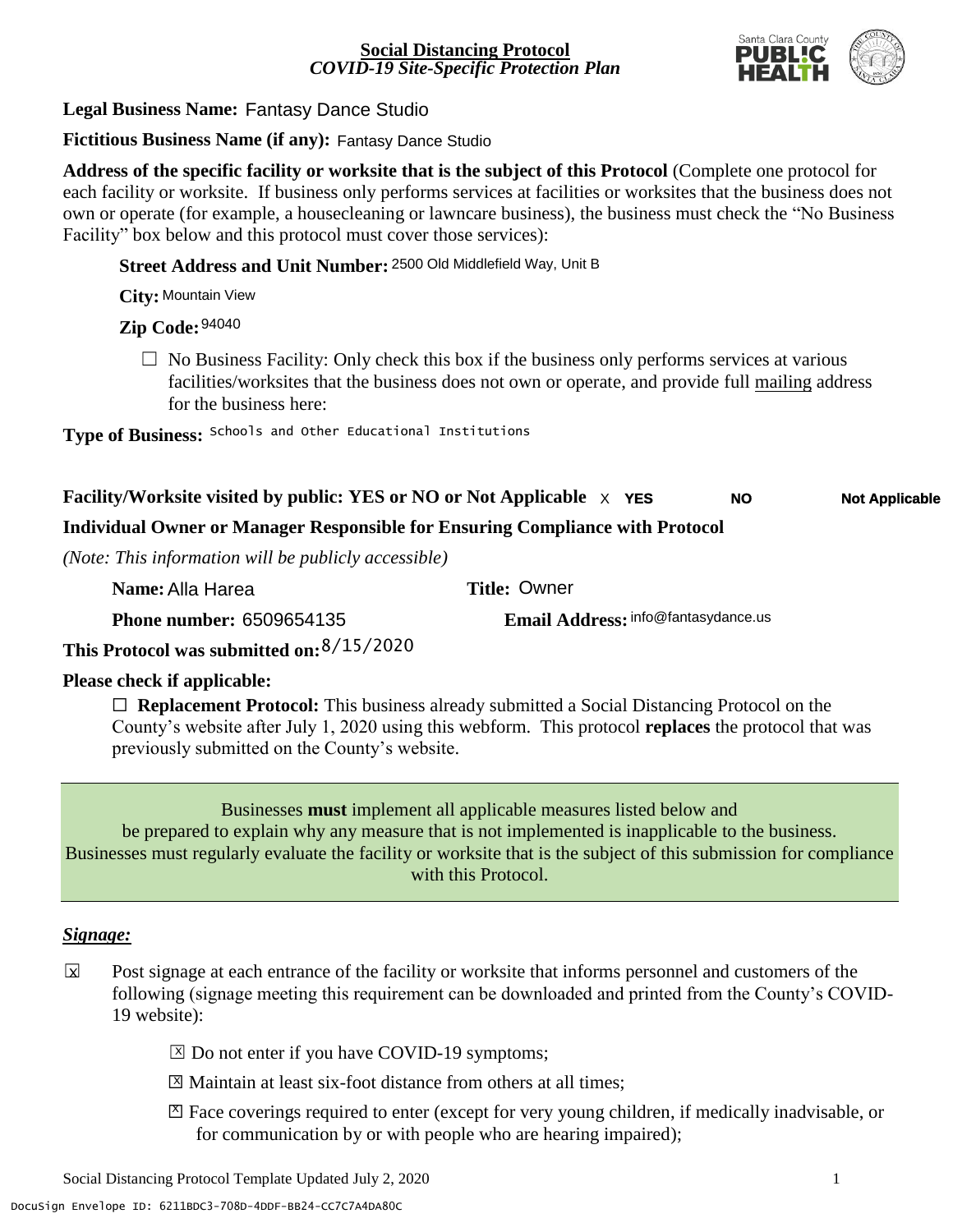

⊠ Cover sneezes and coughs with cloth, tissue, or elbow;

⊠ Do not shake hands or engage in unnecessary physical contact.

- Post signage at appropriate locations throughout the facility/worksite reminding everyone to wear face coverings at all times and maintain at least six-foot social distance. X
- Post a copy of your updated COVID-19 PREPARED Sign and Social Distancing Protocol Visitor Information Sheet at each entrance where they can easily be viewed. These documents will be provided to you electronically when you submit this Social Distancing Protocol.  $\mathbf x$

#### *Personnel Training:*

- After submission, distribute copies of the completed Protocol to all personnel, and train all personnel on this Protocol. X
- For businesses that perform services for dispersed facilities or worksites that the business does not own or operate, distribute a copy of the completed Protocol to the owner or operator of each facility or worksite where the business performs services. X
- Train personnel on basic information regarding COVID-19 from the CDC available at [https://www.cdc.gov/coronavirus/2019-ncov/index.html,](https://www.cdc.gov/coronavirus/2019-ncov/index.html) including how to prevent COVID-19 from spreading, who is especially vulnerable to the disease, and when to seek medical attention.  $\overline{\mathsf{x}}$
- Train personnel on screening themselves for COVID-19 symptoms, including temperature and/or symptom checks using CDC guidelines available at [https://www.cdc.gov/coronavirus/2019](https://www.cdc.gov/coronavirus/2019-ncov/symptoms-testing/symptoms.html) [ncov/symptoms-testing/symptoms.html.](https://www.cdc.gov/coronavirus/2019-ncov/symptoms-testing/symptoms.html)  $\overline{\mathbf{x}}$
- Train personnel on the need to stay home and get tested if they have a frequent cough, fever, difficulty breathing, chills, muscle pain, headache, sore throat, recent loss of taste or smell. Ensure all personnel know they must also stay home if they or someone they live with has been diagnosed with COVID-19, or if they've had close contact with someone diagnosed with COVID-19. X
- Train personnel on County guidance for when it is safe to return to work if they have COVID-19 symptoms, have tested positive for COVID-19, or have had close contact with someone who has tested positive for COVID-19. County guidelines are available at: [https://www.sccgov.org/sites/covid19/Pages/business-guidance.aspx#business\\_safety\\_guidance.](https://www.sccgov.org/sites/covid19/Pages/business-guidance.aspx#business_safety_guidance) X
- Train personnel on the need for frequent handwashing with soap and water, mandatory face coverings, the importance of social distancing, and other measures required in this Protocol.  $\boxed{X}$
- Train personnel on the importance of getting tested for COVID-19 in accordance with County guidance available at [https://www.sccgov.org/sites/covid19/Pages/covid19-testing.aspx,](https://www.sccgov.org/sites/covid19/Pages/covid19-testing.aspx) and explain that testing is available through their healthcare provider or at free community testing sites [\(www.sccfreetest.org\)](http://www.sccfreetest.org/).  $\overline{X}$
- ☐ Inform personnel that they can contact the **County Office of Labor Standards Enforcement** to report any deficiencies in compliance with Social Distancing Protocol requirements by this business or any other at which they may work at [www.sccfairworkplace.org](http://www.sccfairworkplace.org/) or by calling the Office of Labor Standards Enforcement Advice Line at 866-870-7725.  $\mathbf x$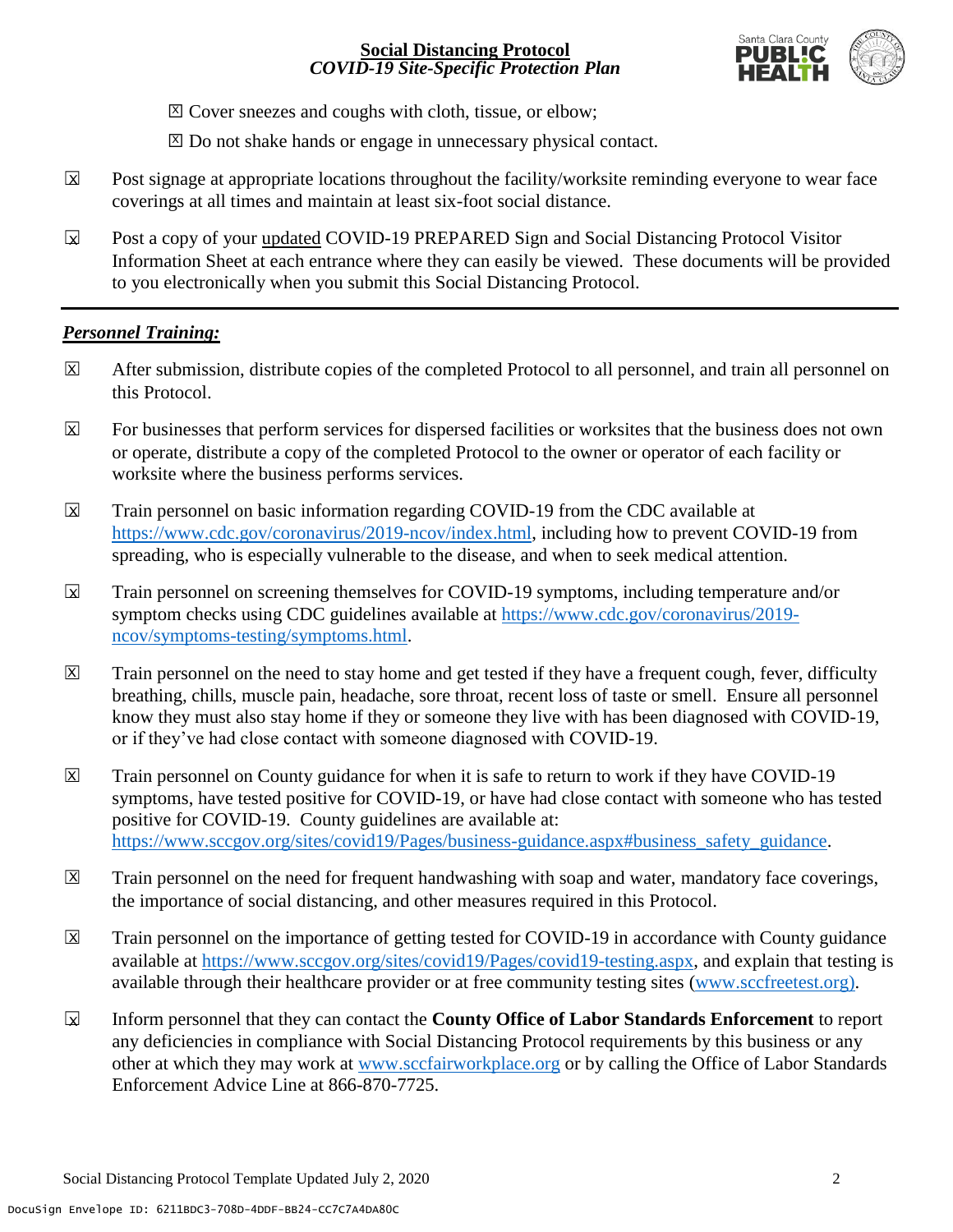

- Inform personnel about employer or government-sponsored leave benefits that personnel may be entitled to receive, including those benefits identified at the following address: [https://www.labor.ca.gov/coronavirus2019/#chart.](https://www.labor.ca.gov/coronavirus2019/#chart)  $\mathbf x$
- Train personnel on new or modified COVID-19 safety measures immediately upon updating this Protocol.  $\mathbf x$
- $\Box$  Optional—Describe other measures this business plans to take to train personnel on COVID-19 safety and related issues:

#### *Individual Control Measures and Screenings:*

- Direct all personnel who can carry out employer-assigned work duties from home to do so. No personnel who can carry out employer-assigned work duties from home can perform those duties at the facility or worksite. X
- Direct all workers not to come to work if sick or exhibiting symptoms of COVID-19.  $\boxtimes$
- Ask all personnel if they have COVID-19 symptoms at the beginning of each shift, and screen all other people before they enter the facility or worksite. Send personnel home if they report COVID-19 symptoms. (\*Note, temperature screenings with thermometer or thermal scanner are not required, and can increase COVID-19 risk if many employees convene in the same place for temperature screening.)  $\overline{\mathsf{x}}$
- Require all persons, except those excepted from face covering requirements, to properly wear face coverings at all times in accordance with the California Department of Public Health's mandatory Guidance for the Use of Face Coverings and also in compliance with the Health Officer's Order. Exceptions to the face coverings requirement include very young children, people for whom face coverings are medically inadvisable, or for communication by or with people who are hearing impaired.  $\mathbf x$
- □ Optional—Describe other measures:

#### *Handwashing and Hand-Sanitizing Protocols:*

- Encourage frequent handwashing or use of hand sanitizer and provide frequent breaks for handwashing.  $\overline{\mathbf{x}}$
- Soap and water or hand sanitizer are available to all personnel at the following location(s): Entrances and all restrooms  $\overline{X}$
- Hand sanitizer effective against COVID-19 is available to all frontline staff as well as to other personnel at the following location(s): Entrances, all restrooms, gym, and studious  $\overline{X}$
- Hand sanitizer and/or soap and water are available at or near the site entrance, at checkout counters, and at various locations throughout the site to enable the public and staff to frequently clean their hands.  $\overline{X}$
- Handwashing and other sanitary facilities are operational and stocked at all times.  $\boxed{\mathsf{X}}$
- ☐ Optional—Describe other measures:

Social Distancing Protocol Template Updated July 2, 2020 3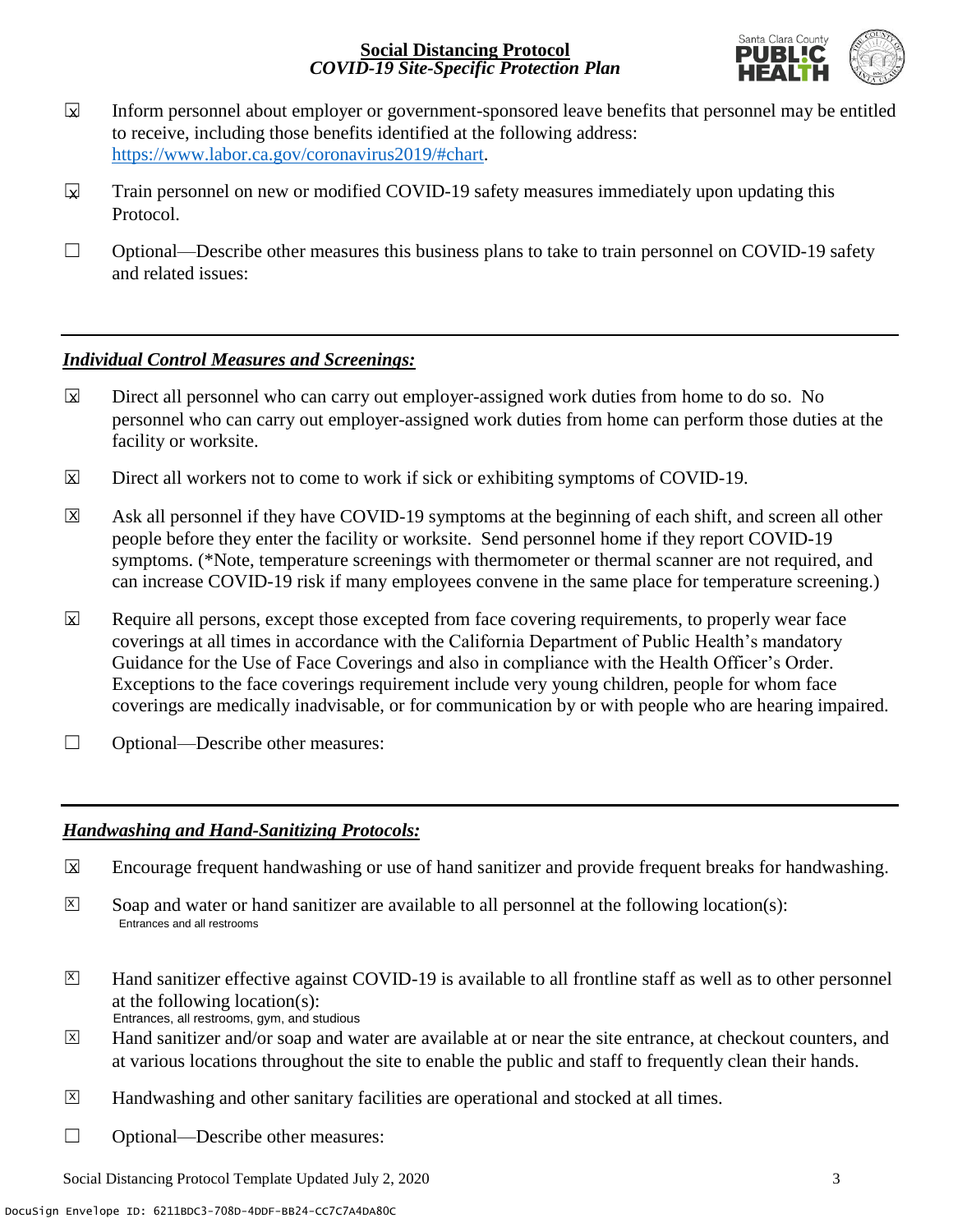

#### *Cleaning and Disinfecting Protocols*

- Thoroughly and regularly clean any high traffic areas and frequently disinfect any high-contact surfaces (including doorknobs, handrails, counters, tables, checkout areas, cash registers, telephones, elevator controls, etc.).  $\boxed{X}$
- Break rooms, bathrooms, and other common areas are disinfected frequently, on the following schedule:  $\overline{X}$

□ Break rooms:

■ Bathrooms: 4 x a day

 $\boxed{\mathbf{X}}$  Other (Gym and studio ):

): clean studio and gym after each class

- Regularly clean and sanitize all public seating areas.  $\overline{X}$
- Disinfectant and related supplies are available to all personnel at the following location(s):  $|X|$ next to the door in all rooms
- $\Box$  Disinfecting wipes that are effective against COVID-19 are available for use by customers and personnel near shopping carts and baskets if shopping carts and baskets are used at the facility.
- $\Box$  Assign staff to disinfect carts and baskets regularly that are used at the facility if shopping carts and baskets are used at the facility.
- Disinfect any shared equipment and touchable surfaces like payment portals and pens after each use.  $\boxed{\mathsf{X}}$
- Adjust operational hours to provide adequate time for cleaning and stocking with social distancing, and provide time for any workers to clean between shifts.  $\overline{X}$
- Consider upgrades to HVAC and building air filtration system and other measures (such as opening windows) to improve ventilation, filtration, and outdoor air exchange.  $\overline{x}$
- ☐ Optional—Describe other measures:

#### *Measures to Maintain Social Distancing:*

- Limit the number of people in the facility/worksite to allow adequate social distancing (six feet minimum) at all times and to comply with any applicable density/occupancy restrictions in the Order. To determine the maximum number of occupants:  $\overline{\mathbf{x}}$ 
	- 1. Measure square footage of the facility/worksite:
		- Total (gross) square footage of the facility/worksite: 9600
		- Square footage open to the public: 6000
	- 2. The maximum number of occupants allowed at any time based on applicable square footage is: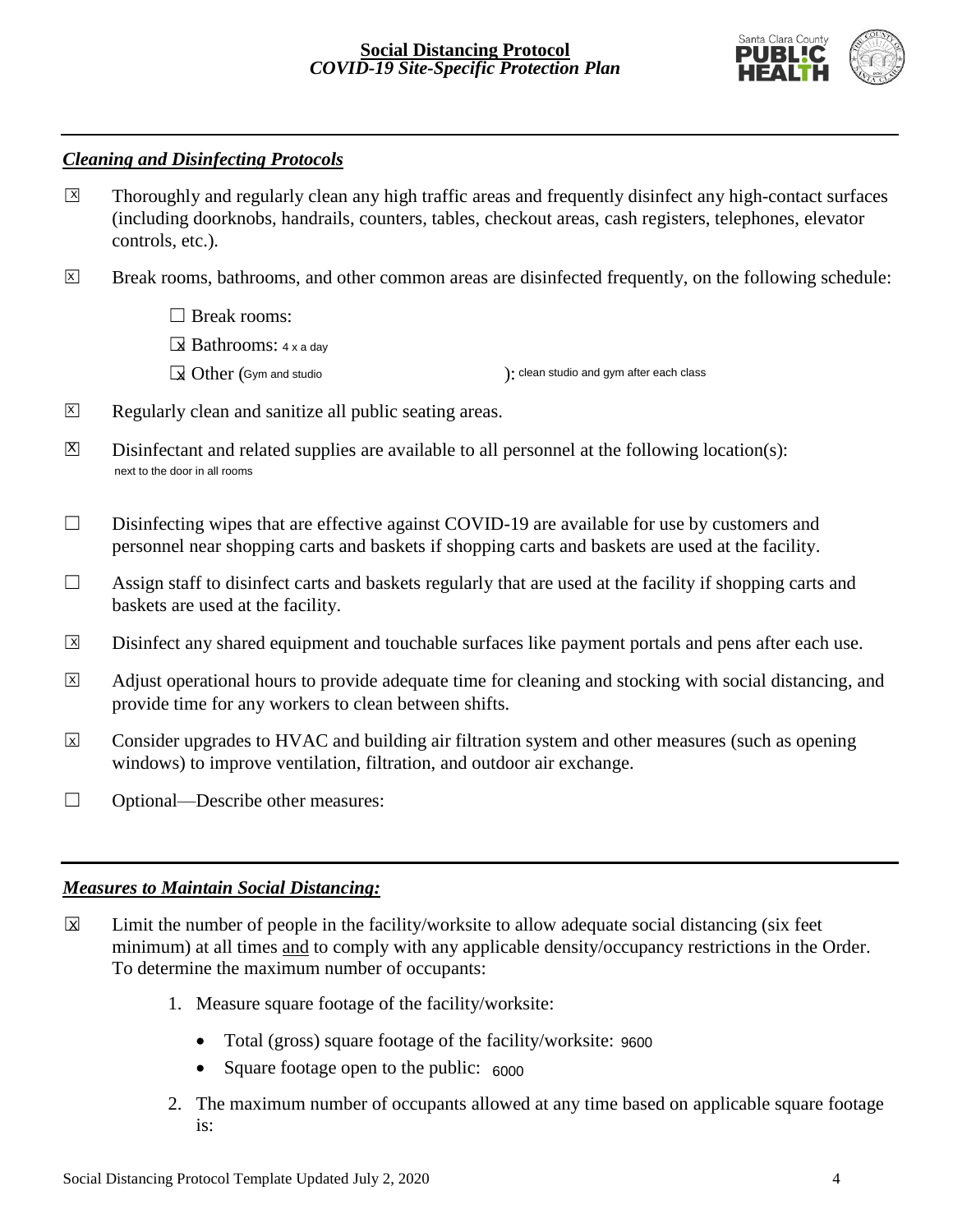

- Maximum number of personnel: 10
- Maximum number of customers/members of public: 30

\*Note: Unless otherwise specifically exempt, the total number of workers present at a business facility may not exceed one worker per 250 gross square feet of the facility, and the total number of customers or members of the public may not exceed one person per 150 square feet of space open to the public.

- Designate a person to monitor the facility/worksite entrance to ensure that the maximum number of occupants is not exceeded, that all persons are wearing face coverings except for those exempted from face covering requirements, and that people entering comply with other provisions of this Protocol. Ensure that this staff person is more than six feet away from others to maintain adequate social distance.  $\sqrt{ }$
- Require that all persons at the facility/worksite maintain at least six feet social distance from all other persons, except as strictly necessary to perform job functions.  $|X|$
- Place tape or other markings at least six feet apart in customer line areas inside the store and on sidewalks at public entrances with signs directing customers to use the markings to maintain distance.  $\overline{\mathbf{x}}$
- Separate order areas from delivery areas to prevent customers from gathering.  $\sqrt{X}$
- Minimize exposure between cashiers and customers through social distancing or use of barriers where social distancing cannot be maintained. Describe: No public allowed to enter building if not enrolled in the program. Online payments only, no cashiers on premise.  $\mathbf{z}$
- If feasible, increase remote (online and telephone) purchasing, delivery, and curbside pickup service options. X
- Stagger personnel breaks, in compliance with wage and hour regulations, to maintain adequate social distancing.  $\vert x \vert$
- Minimize any in-person meetings and adjust those that are necessary to ensure adequate social distancing.  $\overline{\mathbf{x}}$
- Separate all desks, chairs, and individual workstations by at least six feet.  $\overline{x}$
- Reconfigure, restrict, or close break rooms and other common areas to maintain social distancing. Where possible, create outdoor break areas with shade covers.  $\overline{X}$
- Maximize the use of outdoor space for interactions or transactions with customers to minimize the time that customers and personnel are indoors, particularly when in close proximity to one another. X
- ☐ Optional—Describe other measures:

#### *Measures to Prevent Unnecessary Contact:*

- If using public seating areas, space seats at least 6 feet apart and sanitize seats after each use. Otherwise, close all public seating areas.  $\overline{\mathbf{x}}$
- Prevent people from self-serving any food-related items, including from food bars, bulk-item bins, beverage machines, and shared containers in breakrooms. Discontinue product sampling.  $\boxed{\mathsf{x}}$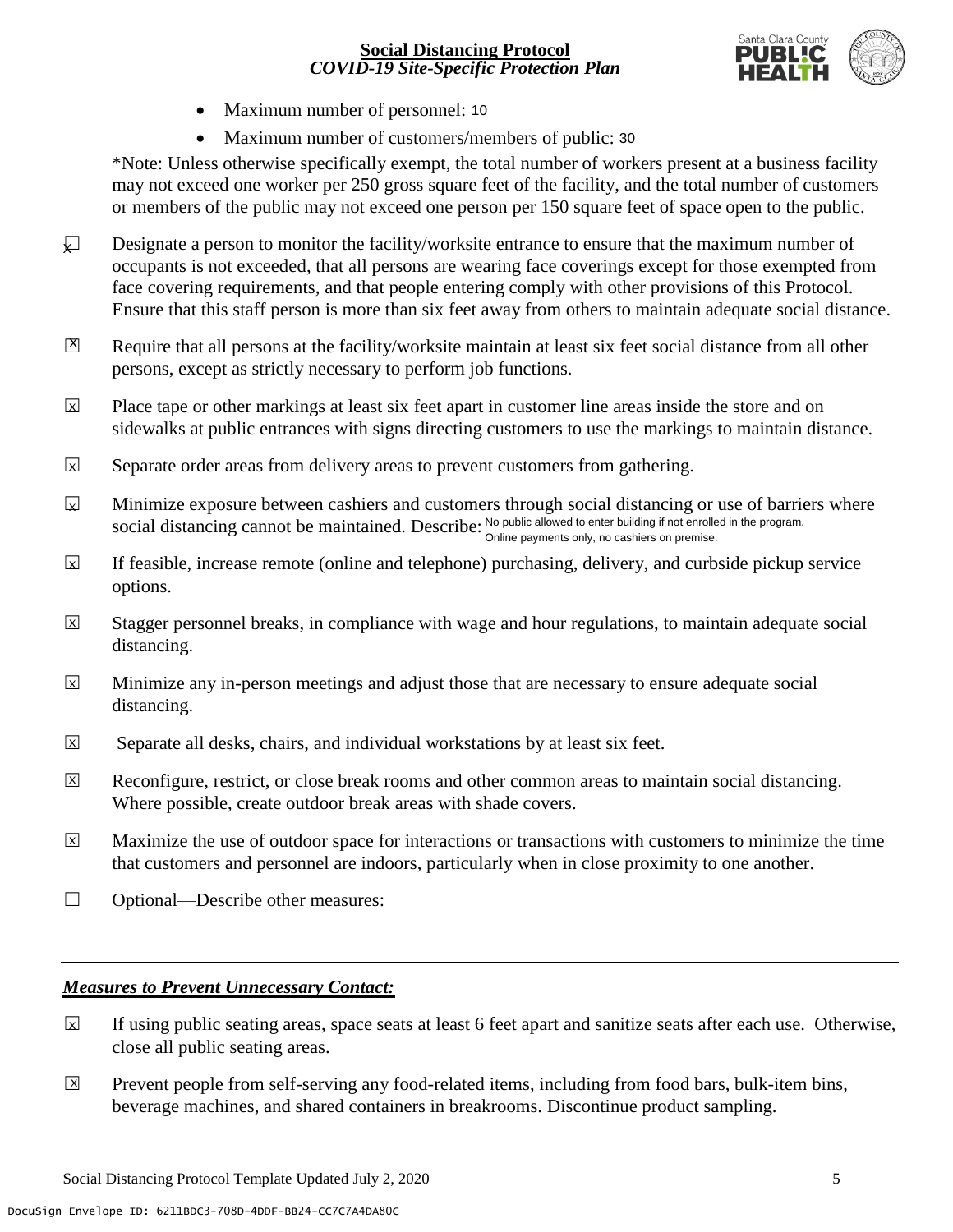

Implement measures to prevent contact between staff and items that customers bring from home (such as reusable bags, cups, and food containers) or prohibit use of reusable items as appropriate to operation.  $\boxed{\mathsf{x}}$ 

*Examples*: Require customers using reusable bags to bag their own groceries or to place cups on stable surface for beverage pouring by staff.

Describe measures: Only items for class will be allowed inside.

- Install contactless devices (including contactless payment systems, motion sensor lights, automatic soap and towel dispensers, and contactless timecard systems) if possible.  $\sqrt{X}$
- $\Box$  Optional—Describe other measures (e.g. providing restricted shopping hours for seniors and other individuals at high-risk for COVID-19):

#### *Procedure if a Person at the Facility/Worksite Tests Positive for COVID-19*

- ☐ *Create, and post in an area easily viewable by personnel, a plan to comply with the measures listed in this section in the event of a confirmed case of COVID-19 amongst personnel.* **X**
	- Immediately remove the infected person from the facility/worksite and ensure they are no longer occupying the same space as any other personnel. Instruct them to stay home and **isolate for 10 days** from the date their symptoms began **AND** for 3 days with improvement in respiratory symptoms and no fever. The individual may return to the worksite after both of these criteria are met (**10/3 rule**). If they never had any COVID-19 symptoms, they should isolate for 10 days from the date their positive test was done. X
	- Notify the County Public Health Department within four hours of learning of the positive case by following the instructions at [www.sccsafeworkplace.org.](http://www.sccsafeworkplace.org/) X
	- Immediately close each location within a facility or worksite used by the infected person within the last 48 hours until disinfection and sanitization of these areas is complete.  $|\mathsf{X}|$
	- Disinfect and sanitize each area used by the infected person within the last 48 hours, focusing on frequently touched surfaces. Work in these locations must cease until disinfection and sanitization is complete. X
	- ☐ Open outside doors and windows and use ventilating fans to increase air circulation in any area used by the infected person.  $\overline{\mathbf{x}}$
	- Identify any workers (and customers, if known) who had close contact with the infected person. A close contact is someone who was within six feet of the infected person for at least 15 minutes, beginning two days before the person had symptoms or tested positive and ending the last day they came to work. X
	- Comply with any case investigation and contact tracing measures by the County Public Health Department. This will include providing the names, addresses, phone numbers, and work dates and times for close contacts of the infected person, which employers are required by law to provide to the County Public Health Department upon request. X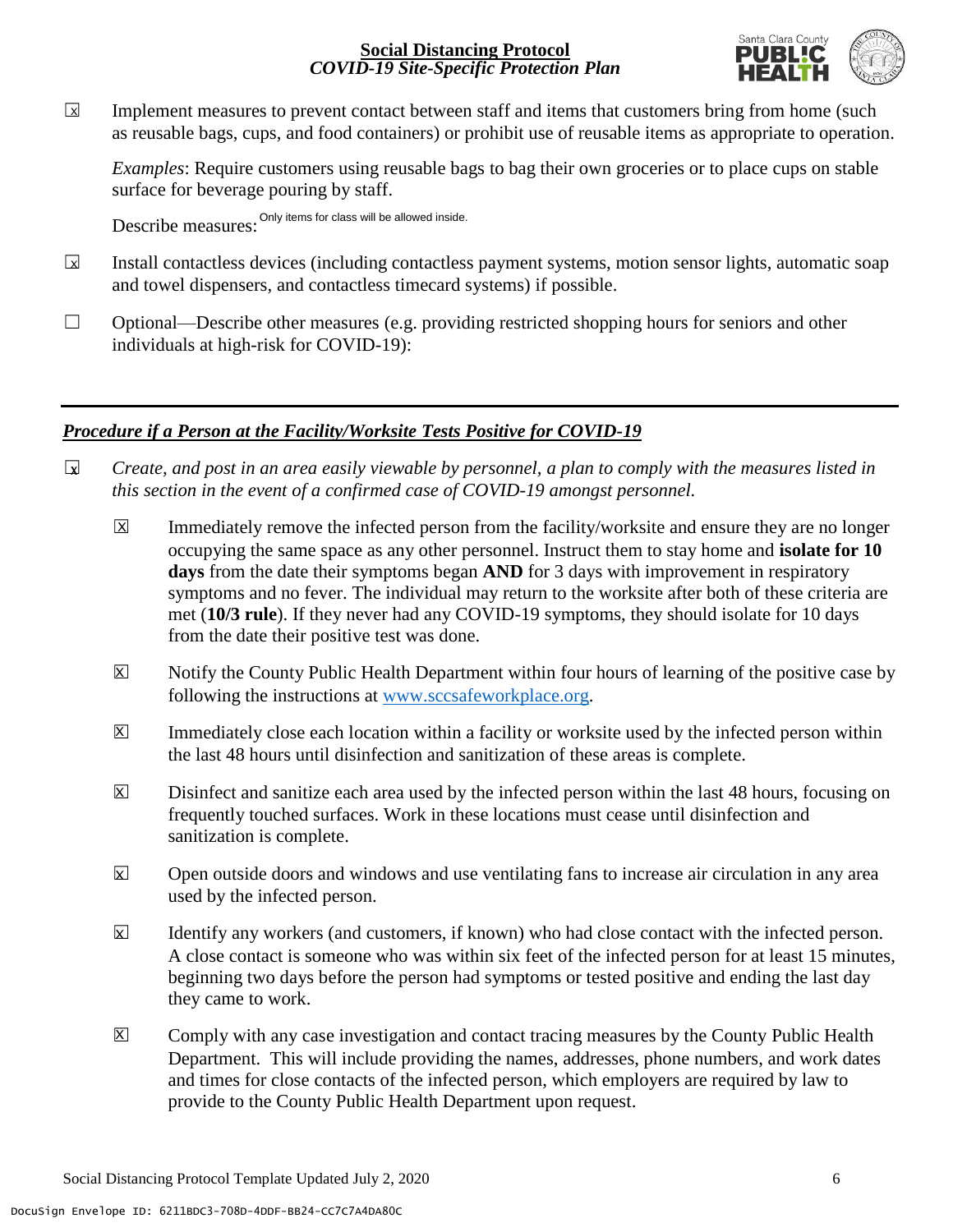

- Exclude all close contacts from the facility/worksite or any other jobsite for 14 days from their last contact with the infected individual, even if they test negative for COVID-19. Close contacts should be tested for COVID-19.  $\mathbf x$
- Instruct all others who are not identified as close contacts and who are at the facility/worksite or any other jobsite where the infected person was present to self-monitor for COVID-19 symptoms for 14 days after the last day the infected person was at work.  $\overline{\mathbf{x}}$
- Follow other instructions on What to Do if Someone at the Worksite Has COVID-19 at [www.sccsafeworkplace.org.](http://www.sccsafeworkplace.org/)  $\mathbf{r}$

#### *Additional Measures*

- Review and implement measures in any applicable industry-specific directives issued by the County Health Officer and COVID-19 Industry-Specific Guidance issued by the California Department of Public Health.  $\boxed{\mathsf{x}}$
- ☐ Describe any additional health and safety measures implemented:

#### *Certification*

- ☐ I affirm that this business will provide all personnel with a copy of this Protocol and conduct trainings as required in this Protocol; that this business will post copies of the updated COVID-19 PREPARED Sign, Social Distancing Protocol Visitor Information Sheet, and signage as required herein; that the business will implement all applicable measures as set forth herein; that I am authorized to complete and sign this certification on behalf of this business; that I understand that failure to comply with requirements imposed by the Health Officer of the County of Santa Clara (including this Social Distancing Protocol) is unlawful and may subject the business or responsible individuals to punishment by imprisonment or a fine or both; and that all information in this Social Distancing Protocol is complete and accurate to the best of my knowledge formed after diligent and thorough investigation. **X**
- ☐ I certify under penalty of perjury under the laws of the State of California that the foregoing is true and correct. X

Name: Alla Harea

Date: 8/15/2020

Title: owner

Email: INFO@FANTASYDANCE.US

Phone: 6509654135

DocuSigned by: Signature: alla Harea -A4A95FB145604C3.

Social Distancing Protocol Template Updated July 2, 2020 7 7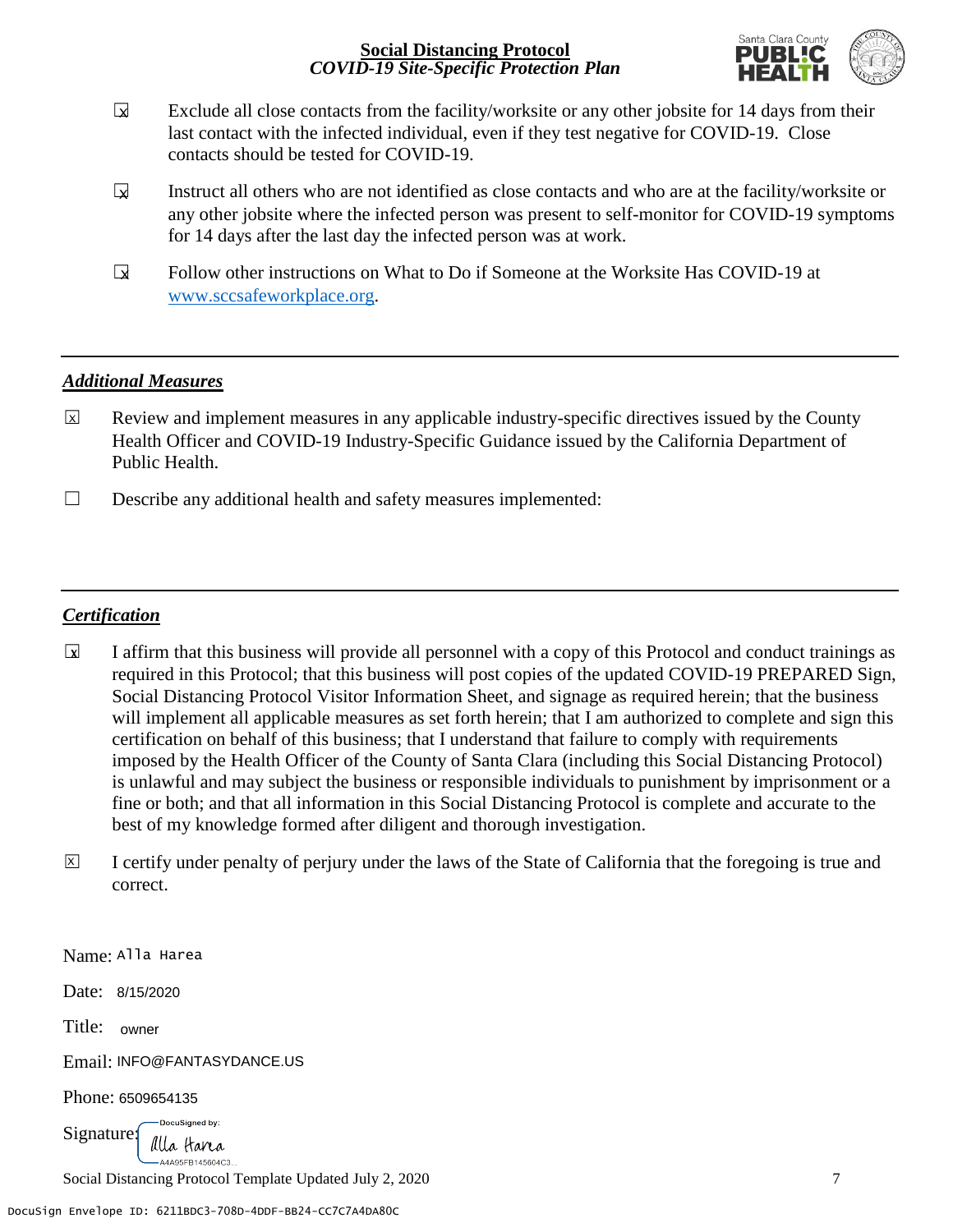## Social Distancing Protocol Visitor Information

Santa Clara County PUBLIC

**Last updated: Business Name:**  Fantasy Dance Studio **Address:** 2500 Old Middlefield Way, Unit B The maximum number of personnel allowed in this facility is . 10 November 2014 19 November 2014 19 November 20 The maximum number of customers/members of the public allowed in this facility is  $^{\rm 30}$   $\,$   $\,$   $\,$  . 8/15/2020 94040 Mountain View

#### **Summary of Customer-Facing Requirements**

- o Handwashing facilities or sanitizer is available near the facility entrance.
- o An employee has been designated to monitor the facility entrance to ensure the maximum number of customers is not exceeded and all persons are wearing face coverings.
- o Tape or markings have been placed at least six feet apart where people form lines.

### **Report a Complaint**

If you are a customer or member of the public and would like to report a complaint about this or another business not following a Social Distancing Protocol, visit **[www.santaclara-da.org.](http://www.santaclara-da.org/)**

If you are an employee, and would like to report a complaint about this business, visit **[www.sccfairworkplace.org](http://www.sccfairworkplace.org/)** or call the Office of Labor Standards Enforcement at 866-870-7725.

#### **Learn More**

To view the County Health Officer's Order and other information related to COVID-19, visit sccgov.org/coronavirus. To view this business' social distancing protocol visit **[www.covid19prepared.org](http://www.covid19prepared.org/)**.

The person responsible for implementing this business's protocol is:

Alla Harea

Name **Title** 

**Owner** 

info@fantasydance.us

Email **Email Email** Phone Number 6509654135

sccgov.org/coronavirus Santa Clara County Emergency Operations Center Updated July 2, 2020